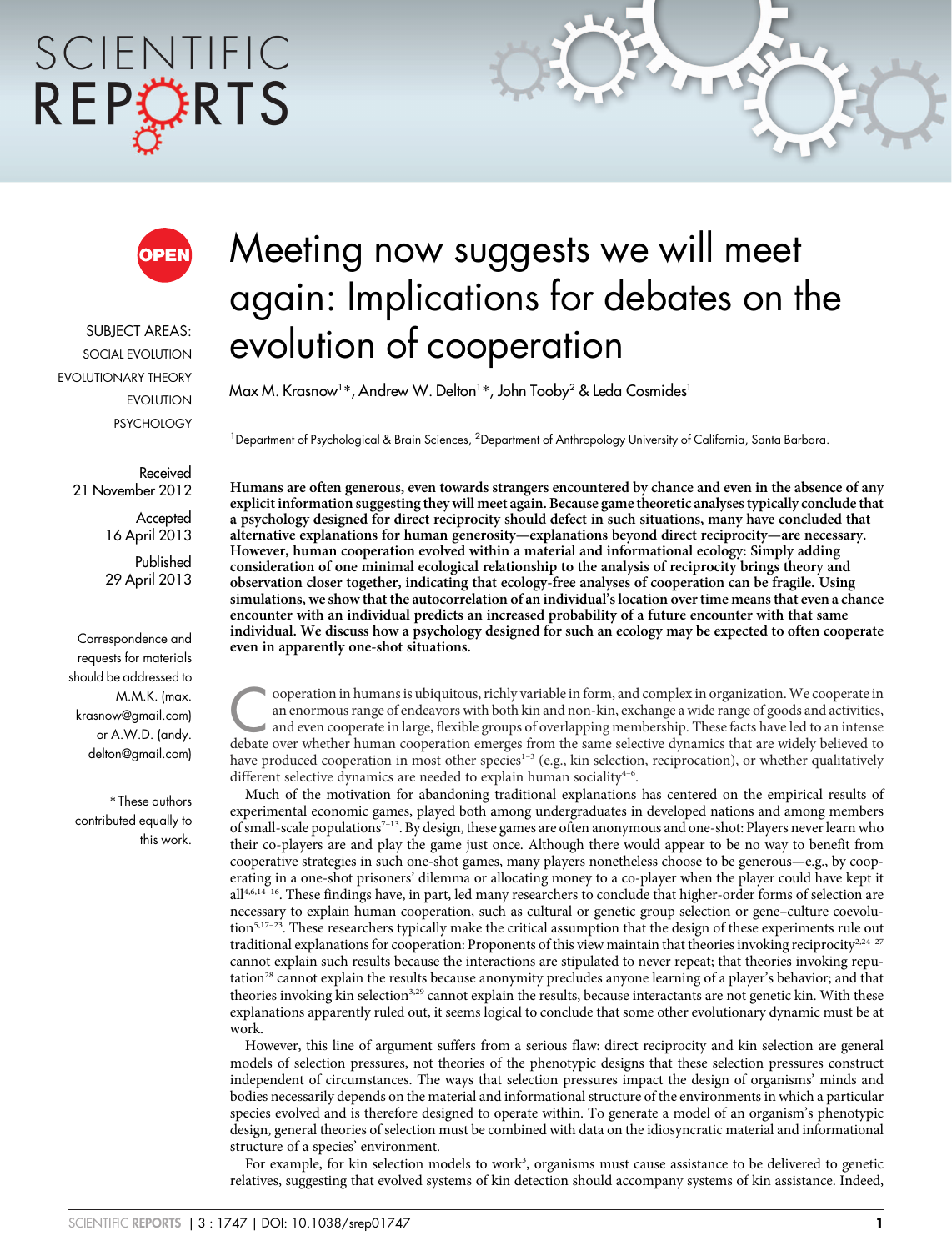many species, such as humans, have cognitive mechanisms for identifying probable genetic relatives for use in regulating cooperative and mating behavior<sup>30-32</sup>. However, while kin selection applies broadly, kin detection mechanisms are selected only when material and informational ecologies have a particular form. Other ecologies, and hence other psychologies, are possible. Consider a hypothetical species of wasp where females lay their eggs inside figs. Females mate only once and only lay eggs in figs untouched by other females. In this case, a newborn wasp will meet only full siblings; it does not need any psychological mechanisms that allow it to distinguish kin from nonkin within the fig. This hypothetical wasp's perinatal environment has a structure that does not require kin detection mechanismseven if kin selection were an active selective dynamic<sup>33</sup>. Selection will set a default level of altruism inside the fig, without the wasp needing to possess kin detection mechanisms.

It is similarly necessary to consider the ancestral material and informational ecology to predict how selective dynamics would have shaped the human cooperative architecture. Given the social and natural ecology that humans actually evolved in, would theories like direct reciprocity suffice to create a psychology that cooperates to some extent in games that seem one-shot, or would higher-order selection in fact be necessary?

As has been discussed by other authors<sup>10</sup>, multiple features of the ecology faced by ancestral humans suggest that selection for direct reciprocity might create psychologies willing to cooperate even in (likely rare) anonymous and one-shot conditions. One important feature is that social interactions in the real world (both ancestral and present day) involve a high degree of uncertainty. First, there is uncertainty over relative valuation, as valuations in both present and ancestral real world environments are often implicit and heterogeneous across individuals. For example, one party may misestimate the value another party places upon a resource with drastic strategic consequences: If I underestimate the value of a resource to you, I may take it and unintentionally incur your wrath<sup>34</sup>. Although the stakes in experimental games are often explicit with clear monetary values attached, the relative value between individuals can still be ambiguous; a player in need may place a greater internal valuation on a given stake than others do. Second, there is uncertainty over the spread of reputation. In experimental games, experimenters often go to great lengths to (i) ensure that subjects' behavior will be kept confidential, and (ii) communicate this fact to subjects<sup>35</sup>. In contrast, in the real world, both now and ancestrally, situations hardly, if ever, contain such certainty—there is always a chance of being observed by agents whose presence is undetected. Indeed, even highly controlled experimental games may have residual uncertainty: Although assurances from an experimenter might be strong predictors of anonymity, other cues, such as knowledge that other players are community members, point in the opposite direction<sup>36</sup>. Third, there is uncertainty over a relationship's time horizon. In experimental games, situations are often structured so as to occur only once before the experiment is concluded, and in concert with the anonymity this fact should preclude any future consequences from game behavior. In contrast, in the real world the future of nearly every interaction is uncertain and, because of this, analytic and simulation results show that selection favors decision rules that are generous even in apparently one-shot encounters<sup>1</sup>.

Although many features of ancestral human ecology, in concert with selection pressures for direct reciprocity, might create psychologies willing to cooperate in anonymous and one-shot conditions, here we focus on a single, simple feature: encountering someone now probabilistically predicts encountering that person again. Indeed, the only event that uniquely precludes the possibility of future interactions is the death of one of the interactants. Aside from this case, the probability of future encounter may be decidedly greater than zero.

Why might encounter probabilistically predict re-encounter? The world is a complex causal system, and whatever causal forces went into encountering a particular individual, to the extent that these forces persist over time, they are more likely than chance to cause re-encounter<sup>37</sup>. For example, the world is large relative to an individual's ability to navigate within it, especially under ancestral conditions without modern transportation technology. Thus, an individual's location will be autocorrelated over time. That two individuals are in the same place at the same time—conditions necessary for encounter—suggests that they have a higher than baseline chance of a future encounter based merely on the autocorrelation of location.

A large literature explores the effects of spatiality (or viscosity) on the evolutionary dynamics of cooperative strategies. Viscosity, for example, in the dispersal of offspring can lead to designs for cooperation gaining a larger share of the benefits of cooperation than in other environments (but at the same time can lead to greater competition among kin for access to local resources)<sup>38-40</sup>. As in the wasp example, viscosity may also relax selection on kin detection leading to less discriminant cooperation, but can also expose patches of cooperators to roving exploiters<sup>41</sup>. Yet, one facet of a spatially viscous ecology that has gone relatively unexplored is the impact of spatial viscosity on reencounter rates. In other words, while viscosity limits the dispersal of genes in a spatial environment, raising genetic assortment, it also limits the dispersal of agents in a social environment, potentially raising re-encounter rates.

When environments are structured such that encounter predicts re-encounter, natural selection might favor phenotypic designs that act as if conspecifics encountered now will be re-encountered. To the extent that the human mind is designed to act as if it expected repeated interactions, humans will be more cooperative in apparently one-shot or short-term interactions than a retrospective or omniscient analysis would predict. Game theoretic analyses show that if an interaction is one-shot or has a clear, finite endpoint then the payoff-maximizing behavior is to defect. But real minds necessarily have access to only limited and imperfect information—it is impossible to know for certain whether an interaction will be oneshot or will repeat indefinitely into the future. Thus, although some cues in a current interaction might suggest it is one-shot (e.g., the interactants are strangers), if encountering someone now predicts encountering them again, selection might create cooperative psychologies that expect this correlation. Such an expectation will lead to greater default levels of cooperation. Moreover, the strength of this expectation—and thus default levels of cooperation—should increase in proportion to the strength of the correlation between encountering someone now and encountering them again.

It is critical to note that such expectations are not necessarily conscious or articulable; instead, they might be implicit in the design of the mechanisms that generate cooperative decisions. This is analogous to human color constancy mechanisms: The visual system expects a certain spectrum of wavelengths as produced by longenduring celestial and terrestrial light sources. This expectation is, of course, not conscious or articulable. Moreover, it can be fooled by anomalous, modern experiences, such as artificial lighting in a nighttime parking lot giving rise to the illusion that a yellow car is blue<sup>42</sup>. Analytic and simulation studies of the evolution of reciprocity show that selection can build extremely strong implicit expectations of repeat encounters. Such expectations can cause high levels of cooperation even in situations where agents have explicit, articulable beliefs that an interaction is one-shot<sup>1</sup>. In other words, people might have reportable beliefs that an interaction is one-shot but, because of the expectations embodied in their evolved cooperative psychology, they cooperate nonetheless.

Our goal here is to use simulations to explore how the spatial structure of ancestral ecologies affects whether people will reencounter each other. While human life is intricately complex, in these simulations we include only the most basic of assumptions that the world has spatial extent, that agents can move within it, that agents encounter each other when they are nearby—so that our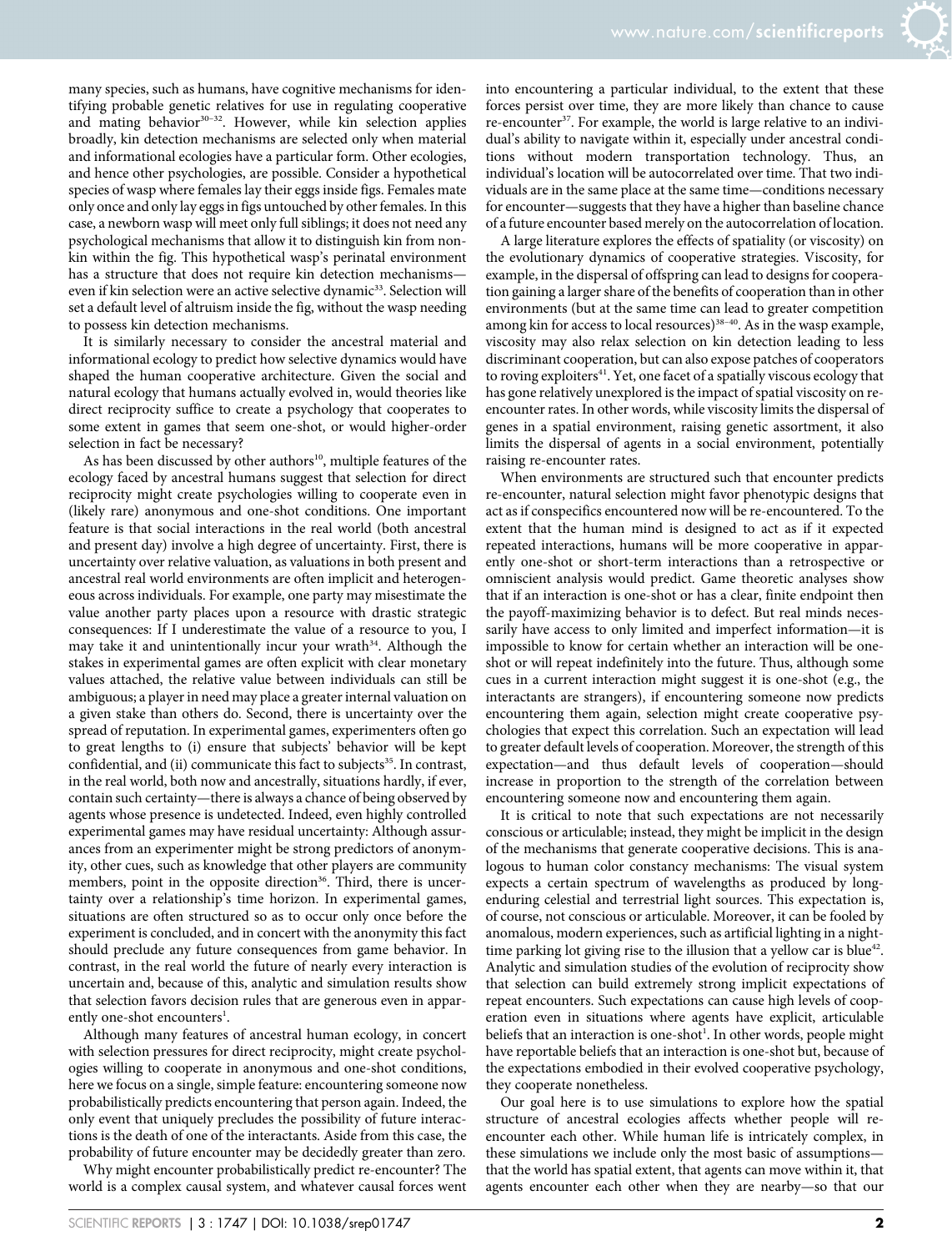results are as generalizable as possible. It is impossible to believe the world of our ancestors lacked these minimal features. We conducted a series of 8,250 simulations to determine whether—under these minimal assumptions—encountering someone now predicts encountering them in the future. We also test the degree to which this relationship is dependent upon quantitative features of the social ecology. (Simulations were written in Java by author M.M.K., and checked for errors by author A.W.D. Source code is available upon request to author M.M.K.) In these simulations a population of agents was allowed to randomly navigate a simulated world; throughout, the simulation recorded which other agents they encountered along the way.

## **Results**

Simulation details. To parameterize our simulated environment, we consulted the average living conditions of traditionally living populations reported by Marlowe<sup>43</sup>. Marlowe reports the averages of two samples: the average population density across all surveyed groups was .25 persons/km2 with an average local group area of approximately 1600 km<sup>2</sup>; for the subset warm climate nonequestrian sample—thought by Marlowe to better represent ancestral conditions—the average population density was .31 persons/km2 with an average local group area of approximately 500 km2 . To approximate this range of conditions, we simulated populations of 125, 250 and 500 agents. Assuming the 1600 km2 living area of the full sample, this yields a population density ranging from .08-.31 persons/km<sup>2</sup>, enclosing the mean of the full sample  $(.25)$ ; assuming the 500 km<sup>2</sup> living area of the ancestrally representative sample, this yields a population density ranging from .25-1.0 persons/km<sup>2</sup>, enclosing the mean of the ancestrally representative sample (.31). As illustrated by Table 1, population size contributed to approximately 0.00% of the variance in reencounter rate, suggesting that differences in population density within even a range this large are relatively unimportant.

In each simulation run  $n \in \{125, 250, 500\}$  agents were each randomly assigned a location within a two-dimensional space with sides 1 arbitrary unit long. How this space maps onto real area depends on assumptions that cannot be known with certainty. As described in the previous paragraph, this space could be viewed as 1600 km<sup>2</sup> or 500 km<sup>2</sup>; either way the population densities within this space represent reasonable values for small-scale societies. To test for the existence of edge-effects, this space was sampled twice: once with hard edges which constrained agents' movements (agents' movements perpendicular to an encountered edge were truncated at the edge), and once without edges such that space wrapped seamlessly from top-to-bottom and left-to-right. On each of 500 time steps these agents moved by drawing a random distance from a normal distribution with mean of 0 and a standard deviation  $d \in \{.01, .02,$ .03, .04, .05}, and a random angle  $\theta \sim U(0, 360)$ . If the distance drawn was negative, the agent moved in the direction opposite to the drawn angle. Assuming the population density of Marlowe's<sup>43</sup> full sample, these walking distance parameter values represent an average movement between 0.17 km (for  $n = 125$  &  $d = .01$ ) and 1.78 km (for  $n = 500 \& d = .05$ ) every time step (and movements larger than 0.44 km and 4.47 km, respectively, 4.6% of the time). These movements could be thought of as frequent, periodic foraging trips, or other less frequent transitions; as illustrated by Fig 1, the rates of encounter and re-encounter are extremely stable over all but the final time steps in a simulation run. This suggests that our choice of 500 time steps had little impact on the qualitative effects in our simulation. Indeed, a greater number of time steps would have only strengthened our effect, increasing the likelihood that a person encountered now will be encountered later. Moreover, a much smaller number of time steps would be unrealistic: On almost any interpretation of what a time step represents, several hundred over the course of a forager's lifespan would be likely. Finally, the number of time steps per run was chosen to give an adequate sampling without introducing the computational burden of simulating longer, yet informationally redundant runs, allowing easier direct replicability by other researchers.

At each time step, for each agent, the program evaluated if another agent was within a defined meeting radius  $r \in \{.005, .01, .015, .02,$ .025}; if so, the program recorded that the two agents met during this time step. Assuming the average ecology of Marlowe's<sup>43</sup> sample, these meeting radius parameter values represent a range between 0.11 km (for  $n = 125 \& r = .005$ ) and 1.12 km (for  $n = 500 \& r = .025$ ) wherein agents would be considered encountered.

After a run was completed, we computed for each time step: (1) The average re-encounter rate: For each agent, we computed the proportion of other agents encountered during that time step who were re-encountered in the future; these values were then averaged across agents. (2) The average encounter base rate: For each agent, we computed the proportion of all other agents (regardless of whether they met this time step) who were encountered in any future time step; these values were then averaged across agents. The re-encounter rate is a conditional probability: Given that two agents are meeting in this time step, it is the probability they will meet in a future time step. The encounter base rate quantifies, irrespective of any additional information during this time step, the probability that two agents will meet in a future time step. The difference of these two values gives the ''autocorrelation effect'': the marginal increase in the probability of future encounter given present encounter in a spatial world. Randomness—independent of any effects of spatiality—can cause agents to encounter each other in the future. Computing the autocorrelation effect allows us to quantify how spatiality affects reencounter rates.

The strength of the autocorrelation effect depends on the extent to which spatiality affects agents' social interactions; this is manipulated across simulations by the walking distance and meeting radius parameters. Increasing walking distance should lead to a smaller autocorrelation effect. To see this, consider what happens if the walking distance approaches infinity. If so, then the probability of two agents meeting now is unaffected by where they were located previously; this would imply that a person is just as likely to encounter someone

| GLM of Re-Encounter Rate<br>Table $1$ |          |      |           |            |         |               |
|---------------------------------------|----------|------|-----------|------------|---------|---------------|
| Source                                | SS       | df   | <b>MS</b> |            | p       | $n^2$         |
| Model                                 | 2279.15  | 150  | 15.19     | 201163.67  | < .001  |               |
| <b>Walking Distance</b>               | 188.61   | 4    | 47.15     | 624284.26  | < .001  | 0.083         |
| Meeting Radius                        | 316.18   |      | 79.04     | 1046505.98 | < .001  | 0.139         |
| <b>Population Size</b>                | 1.06     |      | 0.53      | 7037.91    | < 0.001 | 0.000         |
| Edges State                           | 4.61     |      | 4.61      | 61058.46   | < .001  | 0.002         |
| All 2- & 3- way inxns                 |          |      |           |            |         | $<$ 007 total |
| Error                                 | 278.39   | 7350 | 0.00      |            |         |               |
| Total                                 | 23069.90 | 7500 |           |            |         |               |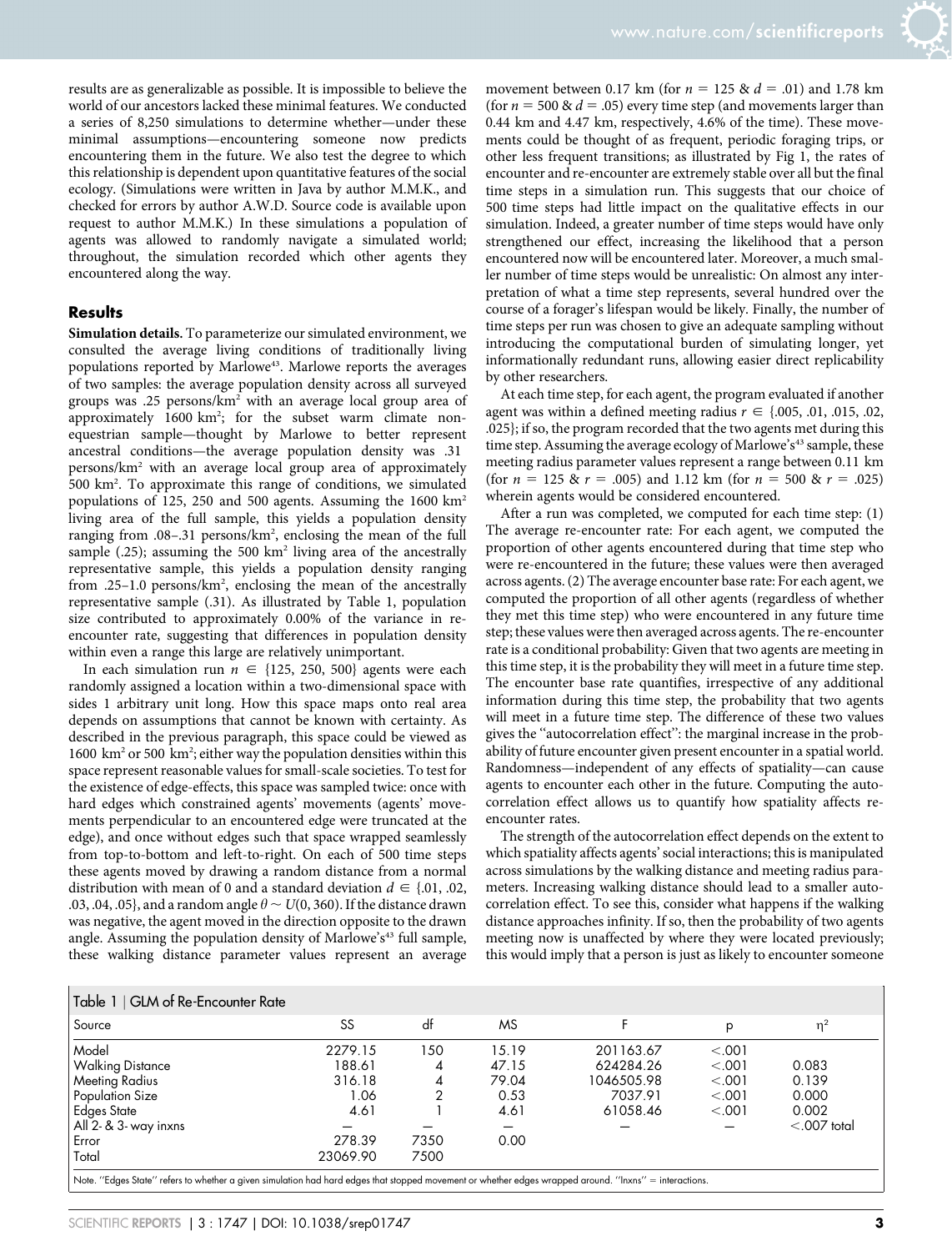

Figure 1 | (A) Average re-encounter rate over lifetime graphed by standard deviation of walking distance & averaged over meeting radius. (B) Average re-encounter rate over lifetime graphed by meeting radius & averaged over standard deviation of walking distance. Meeting someone now predicts meeting them again: Average re-encounter rates are high for all cases but the smallest meeting radius and at the very ends of organisms' lives. (C) Average autocorrelation effect (re-encounter rate less the encounter base rate) over lifetime graphed by standard deviation of walking distance & averaged over meeting radius. (D) Average autocorrelation effect (re-encounter rate less the encounter base rate) over lifetime graphed by meeting radius & averaged over standard deviation of walking distance. Meeting someone now predicts meeting them again, over and above the base rate of meeting them in the future: Effects are high at all but the largest walking distances and smallest meeting radii and at the very ends of organisms' lives.

living kilometers away as they are to encounter their next-door neighbor. Although there will be re-encounters in this case—you might randomly meet your neighbor or the distant person again spatiality per se would have no effect on the rates of re-encounter.

Decreasing meeting radius should also lead to a smaller autocorrelation effect. Consider what happens as the meeting radius approaches zero: It will be almost impossible to ever meet anyone, pushing re-encounter rates and base rates of encounter to zero; when both rates take the same value (viz., zero), there is no autocorrelation effect. At the limit of infinitely small meeting radius people would not meet or interact with others standing next to them. (We only studied values for meeting radius that were relatively small compared to the total size of the population's range. If the meeting radius was large, encompassing most of the range, we would also expect no autocorrelation effect. In this case, however, both re-encounter rate and encounter based rates would be very high. This would occur because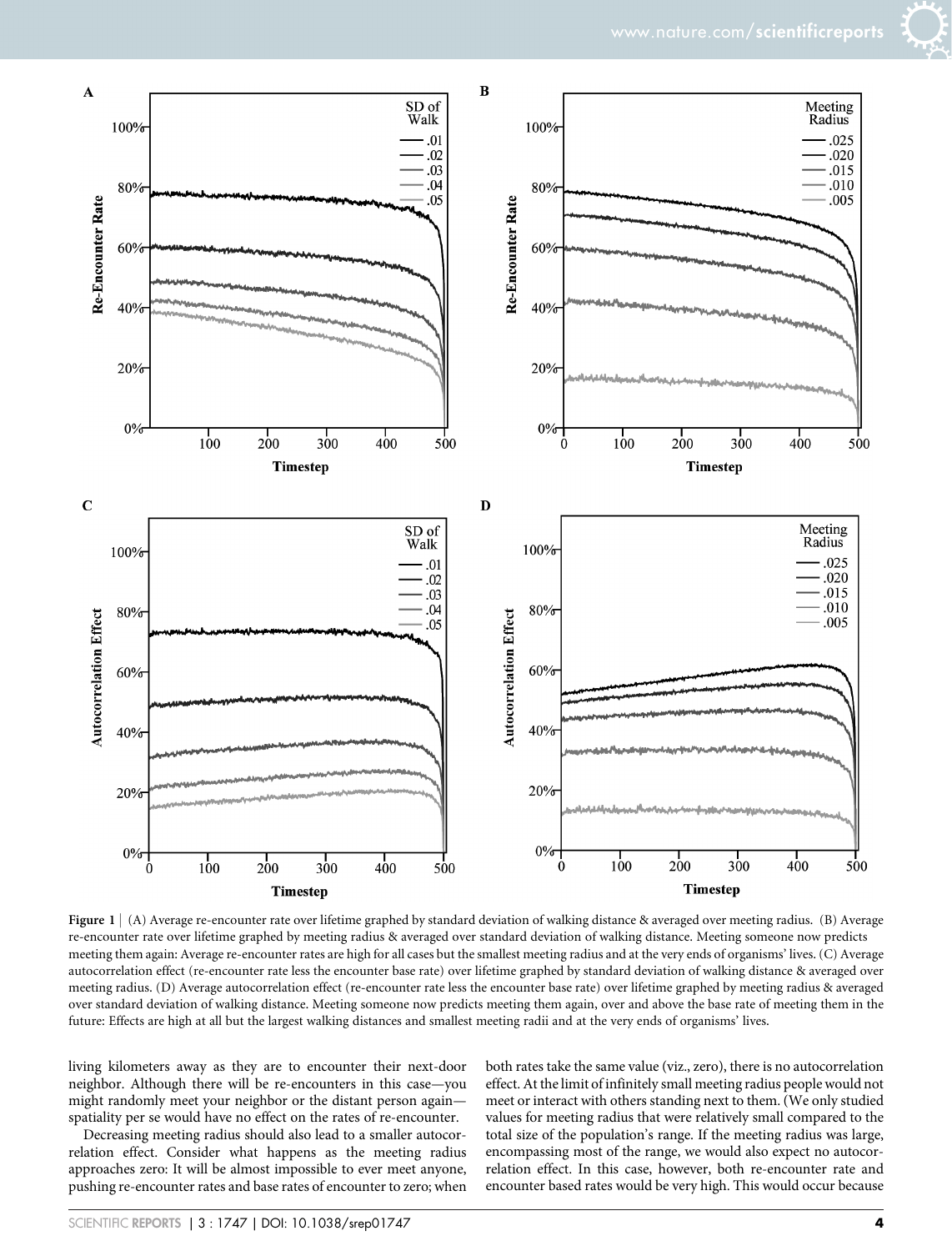| Source                  | SS      | df   | ΜS       |           | р       |               |
|-------------------------|---------|------|----------|-----------|---------|---------------|
| Model                   | 1705.42 | 50   | 11.37    | 142267.57 | < 0.001 |               |
| <b>Walking Distance</b> | 283.02  | 4    | 70.75    | 885355.44 | < .001  | 0.166         |
| <b>Meeting Radius</b>   | 191.59  | 4    | 47.90    | 599342.07 | < .001  | 0.112         |
| <b>Population Size</b>  | l.06    | 2    | 0.53     | 6643.21   | < .001  | 0.001         |
| Edges State             | 7.32    |      | 7.32     | 91596.45  | < 0.001 | 0.004         |
| All 2- & 3- way inxns   |         |      |          |           |         | $< 014$ total |
| Error                   | 0.59    | 7350 | $\Omega$ |           |         |               |
| Total                   | 1706.01 | 7500 |          |           |         |               |

all agents would constantly be encountering every other agent. Thus, over a very broad range the relationship between meeting radius and the autocorrelation effect would be an inverse U-shape.)

Fifty runs were completed at each combination of  $n$ ,  $d$ ,  $r$  and edges state yielding 7500 runs. These aggregated re-encounter rates and their margins over baseline (the autocorrelation effect) were analyzed in a general linear model (GLM) framework to produce estimates of effect size (Tabs. 1 and 2). An additional 50 runs were completed at each combination of  $n \& r$  such that each agent's location was completely random in the current time step relative to its location in the previous time step (totaling 750 additional simulation runs). This models the null case of a world without autocorrelation of location over time and was accomplished by setting  $d = 1$  (effectively, d approached infinity in these runs).

Findings. Our analysis makes two related claims. First, given even the most minimal assumptions, encountering someone now should predict encountering them again. This is measured by re-encounter rate. Selection can use the quantitative level of this rate to set default levels of cooperation. Second, the re-encounter rate should be partially a function of how spatiality affects social encounters. This is measured as the autocorrelation effect (the re-encounter rate minus the base rate of encounter).

Were individuals encountered in the present likely to be encountered again in the future? Yes, re-encounter rates were sizeable: As depicted in Fig. 1, across the range of both walking distance (Fig. 1a) and meeting radius (Fig. 1b) agents encountered on a given time step were often re-encountered. For instance, at the median walking distance  $(d = .03)$ , encountering someone now meant there was approximately a 50% chance of meeting them again within the arbitrary time frame. Similarly, at the median meeting radius ( $r = .015$ ), encountering someone now meant there was approximately a 60% chance of meeting them again. As such, and given an ecology where cooperation yielded gains in trade, an agent could profit from a design expressing the default expectation that those she encountered may be encountered again and were potentially profitable cooperation partners. Holding parameters constant, re-encounter rate was highly stable across much of an agent's life, only falling off around the final few time steps. Considering the GLM estimates for re-encounter rate, shorter distances walked lead to higher re-encounter rates, and walking distance accounted for 8.3% of all variance in re-encounter rates (Table 1). Larger meeting radii lead to higher re-encounter rates, and meeting radius accounted for 13.9% of all variance in reencounter rates.

Although raw re-encounter rates are the ecological value that should be used by selection in designing cooperative psychology, our analysis predicts that re-encounter rates will be affected by how spatiality affects sociality. Was the spatiality of social interactions important in setting raw re-encounter rates? Yes, this can be seen in autocorrelation effects. As depicted in Figs. 1c,d and Fig. 2, the marginal increase in future encounter was substantial. For instance, at the median walking distance  $(d = .03)$ , the autocorrelation effect increased the probability of future encounter given present encounter by a margin of over 30%. Similarly, at the median meeting radius ( $r = .015$ ), the autocorrelation effect increased the probability of future encounter given present encounter by a margin of over 40%.

To illustrate the effect of spatiality and autocorrelation on determining re-encounter rates, Fig. 2 graphs the base rates of encounter and the re-encounter rates separately. This figure reveals the generally large differences between these two measures, and therefore the generally large effect of autocorrelation in location on re-encounter rate. As expected, this autocorrelation effect diminished as walking distance increased, eventually being eliminated once agents walked so far that the locations were no longer autocorrelated  $(d = 1, non$ spatial baseline); see right-most columns in Fig. 2. Note that when locations were no longer autocorrelated raw re-encounter rates were still sometimes sizeable. Nonetheless, they were no different than encounter base rates, showing that autocorrelation was not the cause of these high re-encounter rates. Walking distance accounted for 16.6% of the variance in the autocorrelation effect (Table 2).

Also as expected, within each walking distance lower values of the meeting radius led to a smaller autocorrelation effect; see Fig. 2. Although we did not conduct simulations analogous to the walking distance case where autocorrelation is entirely removed, reflection can illustrate this for meeting radius. Imagine that meeting radius is reduced to zero. Agents never meet any other agents, necessarily eliminating the differences between re-encounter rates and encounter base rates, as both are zero. Meeting radius accounted for 11.2% of the variance in the autocorrelation effect (Table 2).

There was also a small recency effect observed most in large walking distances and large meeting radii, which can be seen in the upward trending slopes before the end of life declines in Figs 1c & 1d. The autocorrelation effect reached a maximum for recent time steps and dissipated as the encounter faded back into the past. Finally, we note that there was little effect of whether edges stopped movement or whether edges wrapped seamlessly (see Tables 1 and 2).

# **Discussion**

The simulation presented here rests on extremely plausible, extremely minimal assumptions: If the world has spatial extent, is large relative to agents' ability to navigate in it, and an agent's time horizon extends beyond the immediate present, then merely encountering an agent once predicts a higher chance of encountering them again. These minimal assumptions were almost certainly true throughout human evolution. This suggests that natural selection will have calibrated our cooperative psychology in light of these realities. It is exceedingly simple for natural selection to exploit this environmental regularity to improve the performance of the cooperative architecture: in the absence of other information suggesting whether there will or will not be future interactions with an interaction partner, have a default expectation that re-encounter was the ancestral average<sup>1</sup>. These results obtain even when no organismal or environmental structure otherwise correlates agents' movements.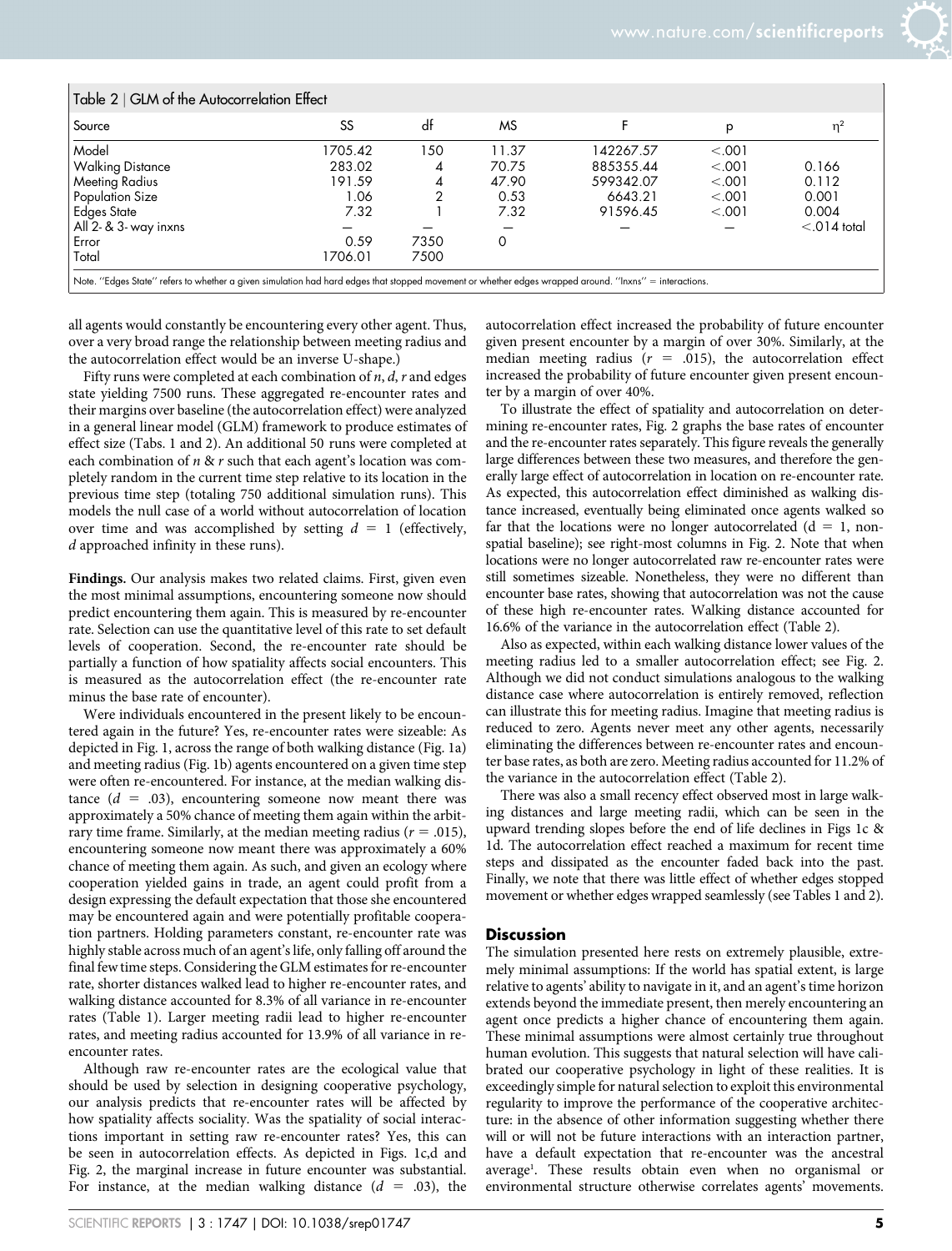Encounter Base Rate

Reencounter Rate



Figure 2 | Lifetime average re-encounter rate and encounter base rate for the parameter space. The larger the social world is relative to the organism's ability to navigate within it, the more re-encounter rate exceeds the encounter base rate and thus the greater the effect of autocorrelation. In a non-spatial world—or a world an organism can circumnavigate daily—the effect of autocorrelation on re-encounter disappears.

Yet in reality, both organism and environmental structure would strongly have correlated agents' movements, thus greatly amplifying the degree to which an encounter predicted re-encounter compared to the minimal case where agents are moving randomly. That is, unconnected foragers would have shared many of the same goals in the same local environment (e.g., different individuals frequently visited the same sources of food, water, shelter, refuge, mates). Any such structure, such as a common attractant like a stable resource patch or repellent like a stable environmental hazard, by systematically causing agents to cluster at or disperse from a particular location, would serve to increase the rate of re-encounter.

For a species like humans where individuals possess specialized knowledge and skills such that the gains in trade from cooperation are often large, these results imply that—in order to cultivate such valuable relationships—the mind should be designed to assume by default that the probability of a repeat interaction with a newly encountered stranger is far greater than zero. Note that this reasoning does not predict that a default cooperative psychology should be common among species; we may share a spatial ecology with other species on the planet, but it is this ecological fact in concert with the possibility of large benefits through cooperation that can select for such a psychology. Delton et al.<sup>1</sup> find that, under reasonable parameterization, cooperation in uncertain one-shot circumstances evolves only when the average gains in trade from cooperation are larger than two or three times the cost. While this is a low hurdle for particular instances of cooperation, it is hard to see how this could characterize the interactions of non-human animals on average throughout their lives.

Although we argue that re-encounter rate creates psychologies that (probably implicitly) assume or act as if interactions will be repeated, we are not arguing that this implies humans should always cooperate or be generous. In making any cooperative decision, the mind should integrate a number of situational cues along with any default assumptions. Some cues may make cooperation more likely:

For instance, in laboratory samples of economic games, subjects in the experiments are often of similar age, attending the same school if not the same classes; in anthropological samples, subjects are often all members of the same face-to-face communities. In contrast, other cues may make cooperation less likely, such as a past history of aggressive interaction.

To be clear, these simulations suggest that selection acting on the human cooperative architecture might have had two different, related effects on its design. First, the evolutionary long-run degree to which one encounter predicted repeat encounters would have made the architecture's default probability of cooperating higher than previously appreciated. Second, the architecture might have been selected to include detection systems to monitor within-lifespan local parameters that provide cues to the degree to which one encounter predicts another. This would suggest that greater autocorrelation in location (less travel) should increase cooperativeness.

More importantly, this work is simply a modest illustration of how theories of cooperation (and any other psychological adaptation) need to be fleshed out by taking explicit account of the local material and informational ecologies. That such a minor factor as location autocorrelation can potentially shift best-bet reciprocity responses suggests that when all relevant features of the world are taken into account, an efficient reciprocity–exchange architecture might look very different than how it is usually conceived.

Beyond evidence that humans often cooperate in one-shot and anonymous interactions, stable cross-cultural differences in cooperative behaviors have also been advanced to support cultural group selection and gene–culture co-evolutionary theories of human cooperation $6,44$ . These proposals argue, not implausibly, that differential rates of cooperative behaviors across societies are due to these societies having different cultural norms and institutions. But although viable, a cultural explanation is not the only possible explanation. An alternative explanation would be that the same universal evolved cooperative architecture is designed to be calibrated by the detection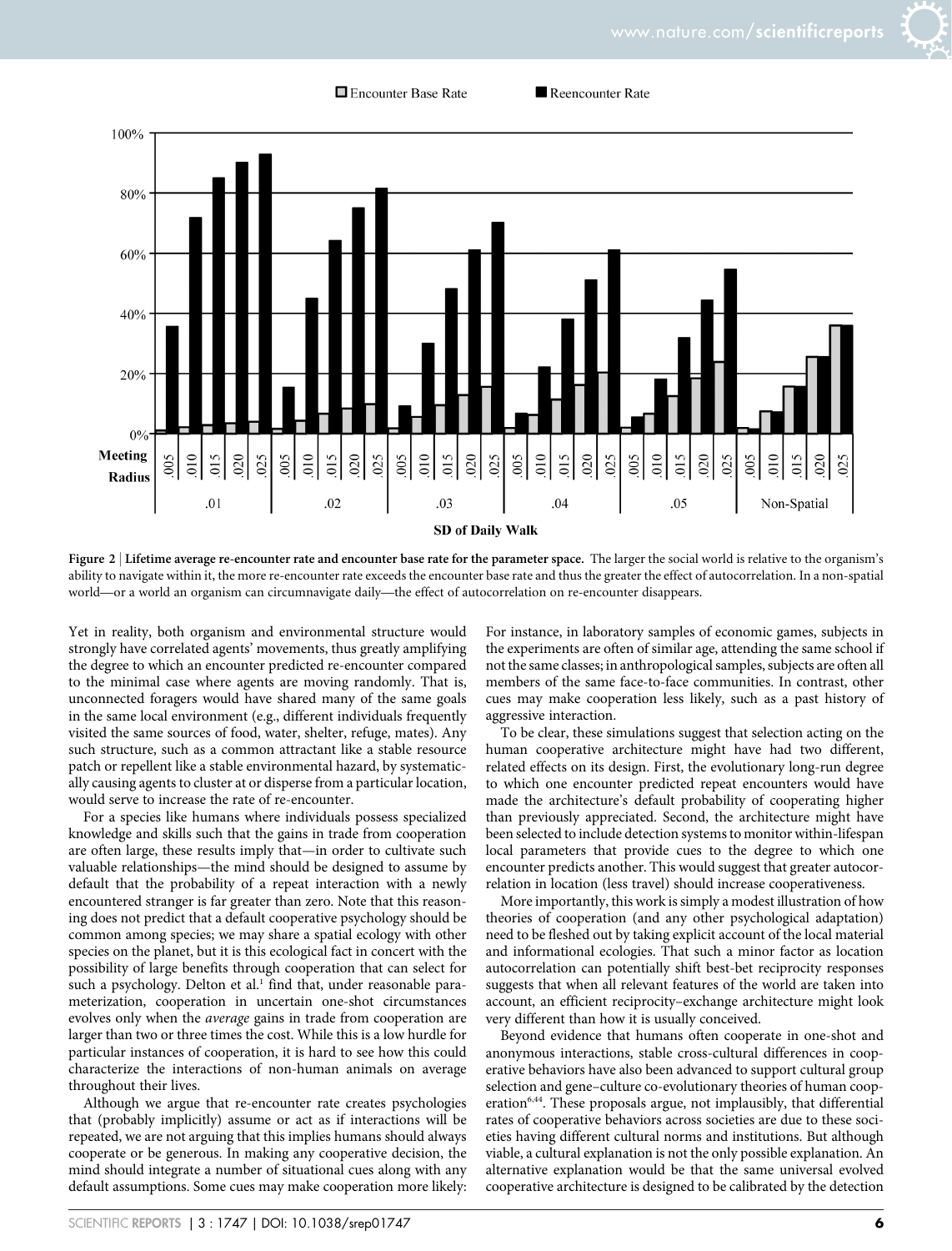

Mathematical and simulation work also provides alternative explanations for cross-cultural differences, explanations that do not rely on higher-order levels of selection. Delton et al.<sup>1</sup> show that cooperation, even in apparent one-shot encounters, increases as the gains in trade from cooperation increase. Although humans, compared to other species, have flourished by finding and exploiting possible gains in trade, modern societies have unlocked enormous gains in trade not possible in small-scale, face-to-face societies. On this view, it is not surprising that behaviors like cooperation and generosity are observed at higher rates in societies with (e.g.) more market integration<sup>44</sup>. To be clear, what is at issue is not whether humans have developed novel institutions and cultural practices that make modern life possible. What is at issue is why human cooperation and generosity exist and vary as they do. We suggest that human cooperation and generosity are not an accident of birth, a lucky draw in a lottery of cultural milieus. Instead, they are facultative elements in a universal human nature.

- 1. Delton, A. W., Krasnow, M. M., Cosmides, L. & Tooby, J. The evolution of direct reciprocity under uncertainty can explain human generosity in one-shot encounters. Proceedings of the National Academy of Sciences of the United States of America 108, 13335–13340 (2011).
- 2. Trivers, R. L. Evolution of reciprocal altruism. Q. Rev. Biol. 46, 35–57 (1971). 3. Hamilton, W. D. The genetical evolution of social behaviour. Journal of
- Theoretical Biology 7, 1-52 (1964). Fehr, E. & Henrich, J. In Genetic and cultural evolution of cooperation
- (ed P. Hammerstein) 55–82 (MIT Press, 2003). 5. Henrich, J. Cultural group selection, coevolutionary processes and large-scale
- cooperation. Journal of Economic Behavior & Organization 53, 3-35 (2004).
- 6. Henrich, J. et al. ''Economic man'' in cross-cultural perspective: Behavioral experiments in 15 small-scale societies. Behavioral and Brain Sciences 28, 795–815, doi:10.1017/S0140525X05000142 (2005).
- 7. Lamba, S. & Mace, R. Demography and ecology drive variation in cooperation across human populations. Proceedings of the National Academy of Sciences 108, 14426–14430, doi:10.1073/pnas.1105186108 (2011).
- Burnham, T. C. & Johnson, D. D. P. The biological and evolutionary logic of human cooperation. Analyze & Kritik 27, 113-135 (2005).
- 9. Delton, A. W., Krasnow, M. M., Cosmides, L. & Tooby, J. Evolution of fairness: Rereading the data. Science 329, 389–389 (2010).
- 10. Hagen, E. H. & Hammerstein, P. Game theory and human evolution: A critique of some recent interpretations of experimental games. Theoretical Population Biology 69, 339–348 (2006).
- 11. Lehmann, L., Rousset, F., Roze, D. & Keller, L. Strong reciprocity or strong ferocity? A population genetic view of the evolution of altruistic punishment. Am. Nat. 170, 21–36 (2007).
- 12. Trivers, R. L. Genetic and cultural evolution of cooperation. Science 304, 964–965 (2004).
- 13. West, S. A., Griffin, A. S. & Gardner, A. Social semantics: altruism, cooperation, mutualism, strong reciprocity and group selection. Journal of Evolutionary Biology 20, 415–432 (2007).
- 14. Dawes, R. M. & Thaler, R. H. Anomalies Cooperation. J. Econ. Perspect. 2, 187–197 (1988).
- 15. Fehr, E., Fischbacher, U. & Gachter, S. Strong reciprocity, human cooperation, and the enforcement of social norms. Human Nature 13, 1–25 (2002).
- 16. McCabe, K. A., Rigdon, M. L. & Smith, V. L. Positive reciprocity and intentions in trust games. Journal of Economic Behavior & Organization 52, 267-275 (2003).
- 17. Boyd, R., Gintis, H., Bowles, S. & Richerson, P. J. The evolution of altruistic punishment. Proceedings of the National Academy of Sciences of the United States of America 100, 3531–3535 (2003).
- 18. Fehr, E. & Fischbacher, U. The nature of human altruism. Nature 425, 785–791  $(2003)$
- 19. Van Vugt, M. & Van Lange, P. A. M. In Evolution and social psychology (eds Mark Schaller, Jeffry A. Simpson, & Douglas T. Kenrick) 237–261 (Psychosocial Press, 2006).
- 20. Gintis, H. Strong reciprocity and human sociality. Journal of Theoretical Biology 206, 169–179 (2000).
- 21. Haidt, J. The new synthesis in moral psychology. Science 316, 998–1002 (2007). 22. Wilson, D. S. & Sober, E. Re-introducing group selection to the human behavioral
- sciences. Behavioral and Brain Sciences 17, 585–654 (1994).
- 23. Mathew, S. & Boyd, R. Punishment sustains large-scale cooperation in prestate warfare. Proceedings of the National Academy of Sciences 108, 11375–11380, doi:10.1073/pnas.1105604108 (2011).
- 24. Axelrod, R. & Hamilton, W. D. The evolution of cooperation. Science 211, 1390–1396 (1981).
- 25. Hauert, C., Michor, F., Nowak, M. A. & Doebeli, M. Synergy and discounting of cooperation in social dilemmas. Journal of Theoretical Biology 239, 195–202 (2006).
- 26. Hammerstein, P. The genetic and cultural evolution of cooperation. (MIT Press, 2003).
- 27. Maynard Smith, J. Evolution and the theory of games. (Cambridge University Press, 1982).
- 28. Nowak, M. A. & Sigmund, K. Evolution of indirect reciprocity. Nature 437, 1291–1298 (2005).
- 29. Williams, G. C. & Williams, D. C. Natural selection of individually harmful social adaptations among sibs with special reference to social insects. Evolution 11, 32–39 (1957).
- 30. Lieberman, D., Tooby, J. & Cosmides, L. Does morality have a biological basis?An empirical test of the factors governing moral sentiments relating to incest. Proceedings of the Royal Society London (Biological Sciences) 270, 819–826 (2003).
- 31. Lieberman, D., Tooby, J. & Cosmides, L. The architecture of human kin detection. Nature 44, 727–731 (2007).
- 32. Fessler, D. M. T. & Navarrete, C. D. Third-party attitudes toward sibling incest: Evidence for Westermarck's hypotheses. Evolution and Human Behavior 25, 277–294 (2004).
- 33. Tooby, J. & Cosmides, L. Evolutionary psychologists need to distinguish between the evolutionary process, ancestral selection pressures, and psychological mechanisms. Behavioral and Brain Sciences 12, 724–725 (1989).
- 34. Sell, A., Tooby, J. & Cosmides, L. Formidability and the logic of human anger. Proceedings of the National Academy of Sciences 106, 15073–15078, doi:10.1073/ pnas.0904312106 (2009).
- 35. Hoffman, E., McCabe, K., Shachat, K. & Smith, V. Preferences, property rights, and anonymity in bargaining games. Games and Economic Behavior 7, 346–380  $(1994)$
- 36. Haley, K. J. & Fessler, D. M. T. Nobody's watching? Subtle cues affect generosity in an anonymous economic game. Evolution and Human Behavior 26, 245–256  $(2005)$
- 37. Pachur, T., Schooler, L. J. & Stevens, J. R. In Simple heuristics in a social world (eds R. Hertwig, U. Hoffrage & the ABC Research Group) 199–124 (Oxford University Press, 2013).
- 38. West, S. A., Griffin, A. S. & Gardner, A. Evolutionary explanations for cooperation. Current Biology 17, R661–R672 (2007).
- 39. Ohtsuki, H., Hauert, C., Lieberman, E. & Nowak, M. A. A simple rule for the evolution of cooperation on graphs and social networks. Nature 441, 502–505 (2006).
- 40. Mitteldorf, J. & Wilson, D. S. Population viscosity and the evolution of altruism. Journal of Theoretical Biology 204, 481–496 (2000).
- 41. Dugatkin, L. A. & Wilson, D. S. Rover: a strategy for exploiting cooperators in a patchy environment. Am. Nat. 687–701 (1991).
- 42. Shepard, R. N. In The adapted mind: Evolutionary psychology and the generation of culture (eds J. H. Barkow, L. Cosmides, & J. Tooby) 495–532 (Oxford University Press, 1992).
- 43. Marlowe, F. W. Hunter-Gatherers and Human Evolution. Evolutionary Anthropology 14, 54–67 (2005).
- 44. Henrich, J. et al. Markets, Religion, Community Size, and the Evolution of Fairness and Punishment. Science 327, 1480–1484, doi: 10.1126/science.1182238 (2010).

### Acknowledgments

This research was made possible by an NIH Director's Pioneer Award to L.C., NSF grant #0951597 to L.C. and J.T., and a grant from the John Templeton Foundation. The opinions expressed in this publication are those of the authors and do not necessarily reflect the views of the John Templeton Foundation.

### Author contributions

M.M.K. and A.W.D. developed and analyzed the simulations. All authors contributed to theoretical development, discussion, and writing of the paper.

#### Additional information

Competing financial interests: The authors declare no competing financial interests.